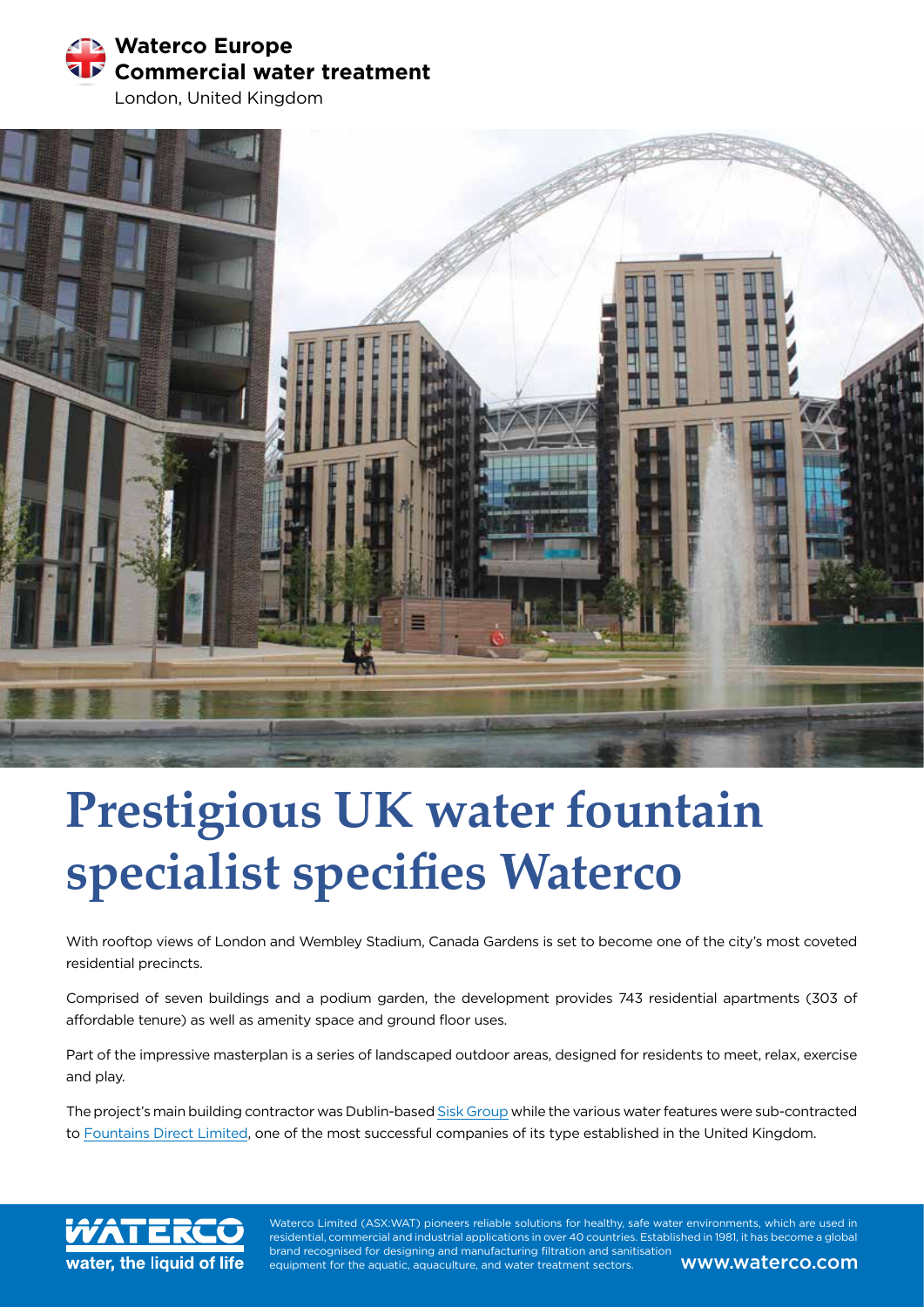

*"Waterco's range is terrific and the quality consistently high, which complements the other equipment we use," Nick Roberts explains.*



*The addition of the multicyclones removes up to 80% of the incoming dirt through its multiple hydrocyclones prior to the water entering the main filtration system.*



*Multiple SMD Commercial Filters and Multicyclones ensures the highest level of water quality for the various water features.*

## **Public assets and play areas**

Fountains Direct managing director Nick Roberts, who has specified Waterco for more than two decades, proposed five separate water features to complement the development's architectural character.

"Waterco's range is terrific and the quality consistently high, which complements the other equipment we use," he explains.

Under the direction of project manager Paul Everdell and senior site manager Bartlomiej Bozek, the vision was to create focal points for communal areas with high-quality equipment and first-class design principles.

## **Fountain and play water feature – 33m<sup>3</sup> volume of water**

This area is essentially a dry splash pad, with a series of display nozzles to give a lively and interesting display for children to interact with.

Water is delivered to each of the nozzles via a manifold within a valve chamber. Water then drains through the central sump to a sac filter chamber which is designed to filter out large debris such as leaves and twigs. Once through the sac filter, water then travels via gravity to a below ground storage tank.

Water is drawn from the base of this storage tank to the main plant room where the water is then filtered, sterilised and treated with a sanitisation chemical before returning to a second 'clean water' underground reservoir. Two submersible pumps operate the children's splash area nozzles via a manifold and each nozzle has a valve which can be adjusted to vary the water height of each nozzle.

In winter the two children's splash area pumps are turned off and one central fountain display pump is turned on, creating a lively and full fountain display up to 5m in height in the centre of a flooded pool.

Waterco equipment includes:

- 2 x Micron SMD1200 commercial sand filters
- EcoPure Glass Media
- 4 x MC16 MultiCyclones
- 2 x 5.5HP Hydrostar pumps for the main water filtration
- 1 x 5.5HP Hydrostar pump for additional circulation

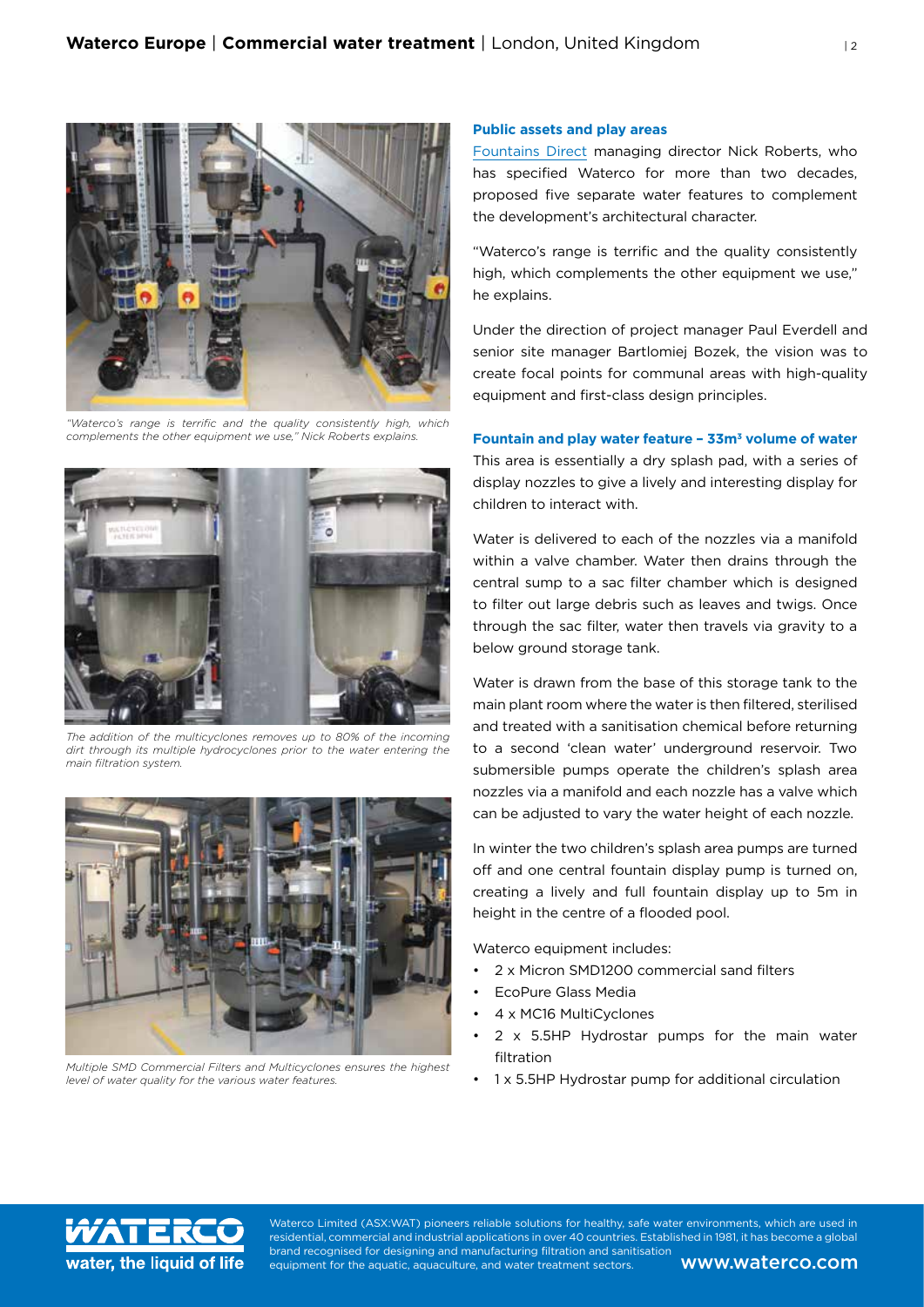## **Two water feature cascade pools – 21m3 and 28m3 total water volume**

The two intermediate pools are designed to link the top fountain and play area water feature with the main fountain pool, as it winds its way through the apartment buildings.

A Waterco 4HP Hydrostar pump is used on the two linked pools where filtered water is drawn from the main fountain pool and directed into the top cascading pool through three base inlets that are covered with stainless steel debris sieves. The water then flows to the lower cascade pool, via underground balance pipes, before returning back into the main fountain pool.

### **Main fountain pools – 330m3 total water volume**

This large pool is positioned at the lowest point of the feature and one central fountain operates a jet of water to a height of 12m. The fountain is illuminated using three RGB colour change LED lights while the water is filtered and sterilised but not treated with chlorine.

The pool acts as an attenuation pool for the built area and during periods of heavy prolonged rainfall, if the stormwater attenuation tank system below the surface becomes flooded, any additional water will flow back through the storm water grilles, raising the water level in the pool. This will occur until such time that the rains stop, and the surface wastewater system can cope with the amount of water flowing through the system. At this point the water level will drop in the pool and back to its normal operating level.



*Hydrostar Pumps to power the various water features including the main fountain pool and connecting features*



*Cascading features designed to link the water play area with the main fountain pool.*

Suction sumps and skimmers draw water via a connected manifold to three dry sited filter pumps, where water is filtered through a series of Waterco MultiCyclone filters, sand filters and then UV sterilisers before returning to the pool via eight base delivery armatures. Three twin base suction sumps draw water to three dry sited circulation pumps. These deliver water directly to the cascade pool.

One underground reservoir containing submersible circulation pumps operate the roadside cascade. Water gently flows over two sides at a depth of approximately 10mm. White LED lights positioned every 1m along the length, illuminate the cascade during twilight hours.

One suction transition is cast into the reservoir. Dry sited filter pumps draw water from the reservoir and deliver it back to the reservoir via a filter system, UV steriliser and automatic pH and chlorine dosing system. Water in the cascade section of the feature is chlorinated.

Waterco equipment includes:

- 3 x Micron SMD1200 commercial sand filters
- EcoPure Glass Media
- 6 x MC16 MultiCyclone and 3 x 5.5HP Hydrostar pumps for the main water filtration
- 3 x 5.5HP Hydrostar pumps for the main pool cascade water feature

A separate system comprising of a Micron SMD1200 commercial sand filter, EcoPure Glass Media and a 5.5HP Hydrostar pump was installed for the roadside cascade pool.

Situated in the private grounds of Canada Gardens are two additional features that can be enjoyed exclusively by the residents within the podium area.